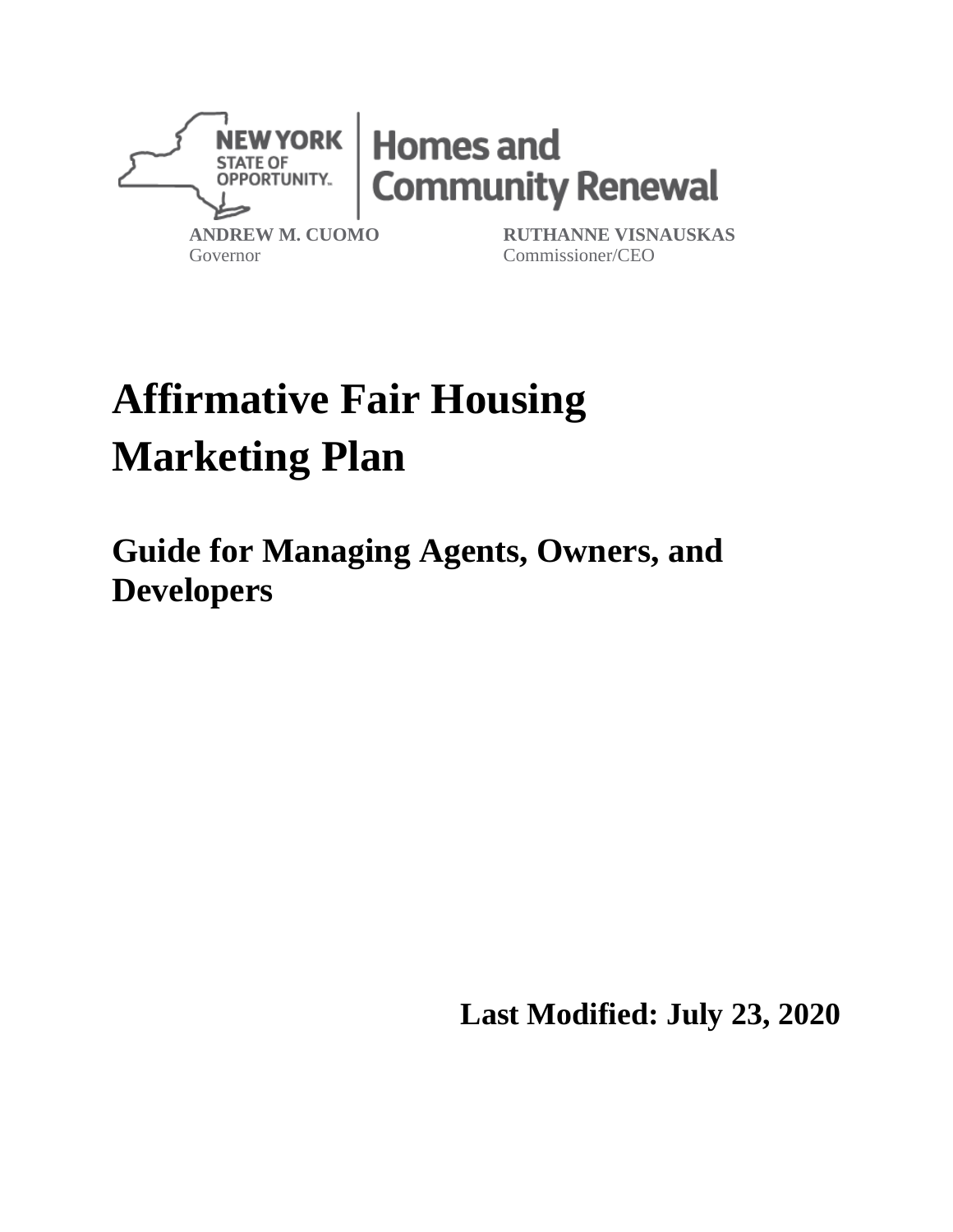#### **Table of Contents**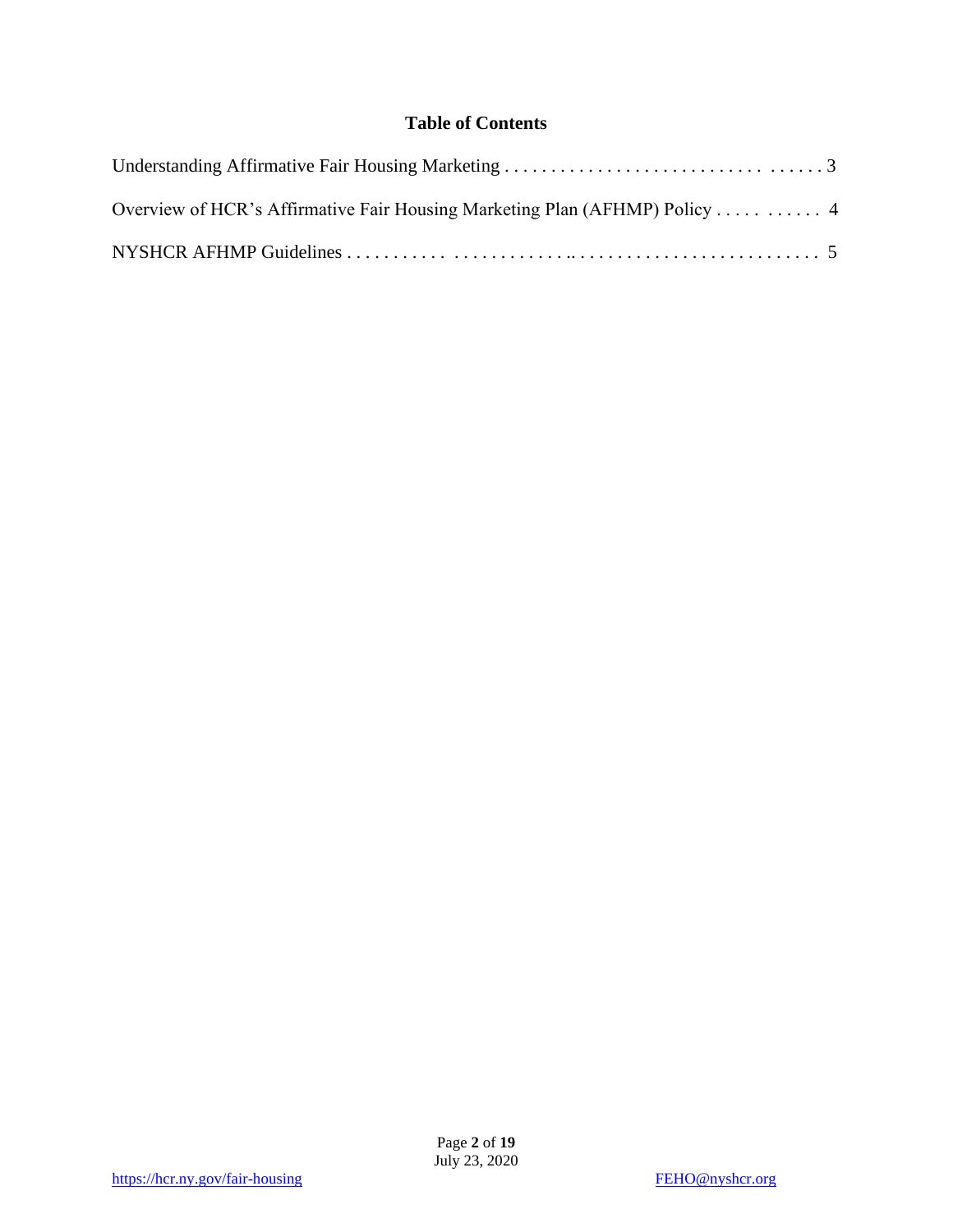## **Understanding Affirmative Fair Housing Marketing**

Recipients of federal funds from the U.S. Department of Housing and Urban Development (HUD) are required to comply with the Fair Housing Act (FHA) and its requirements to affirmatively further fair housing (AFFH). The purpose of AFFH is to reduce segregation and encourage integration in housing by promoting fair housing choice regardless of one's protected characteristics under federal and New York State fair housing laws. The Affirmative Fair Housing Marketing Plan (AFHMP) requirement is one part of that effort.

Through its AFHMP, a HCR-funded development indicates what efforts it will undertake to advertise the development to potential applicants who might not otherwise apply for the housing. This requires that the managing agent/owner/developer select a primary housing market area, identify the least likely to apply target populations and design methods to reach out to these populations.

HCR is committed to providing technical assistance to managing agents, owners, and developers to help develop, implement and assess their AFHMP. This manual summarizes AFHMP policy and procedures as required by HCR and provides instructions concerning how to develop an effective AFHMP.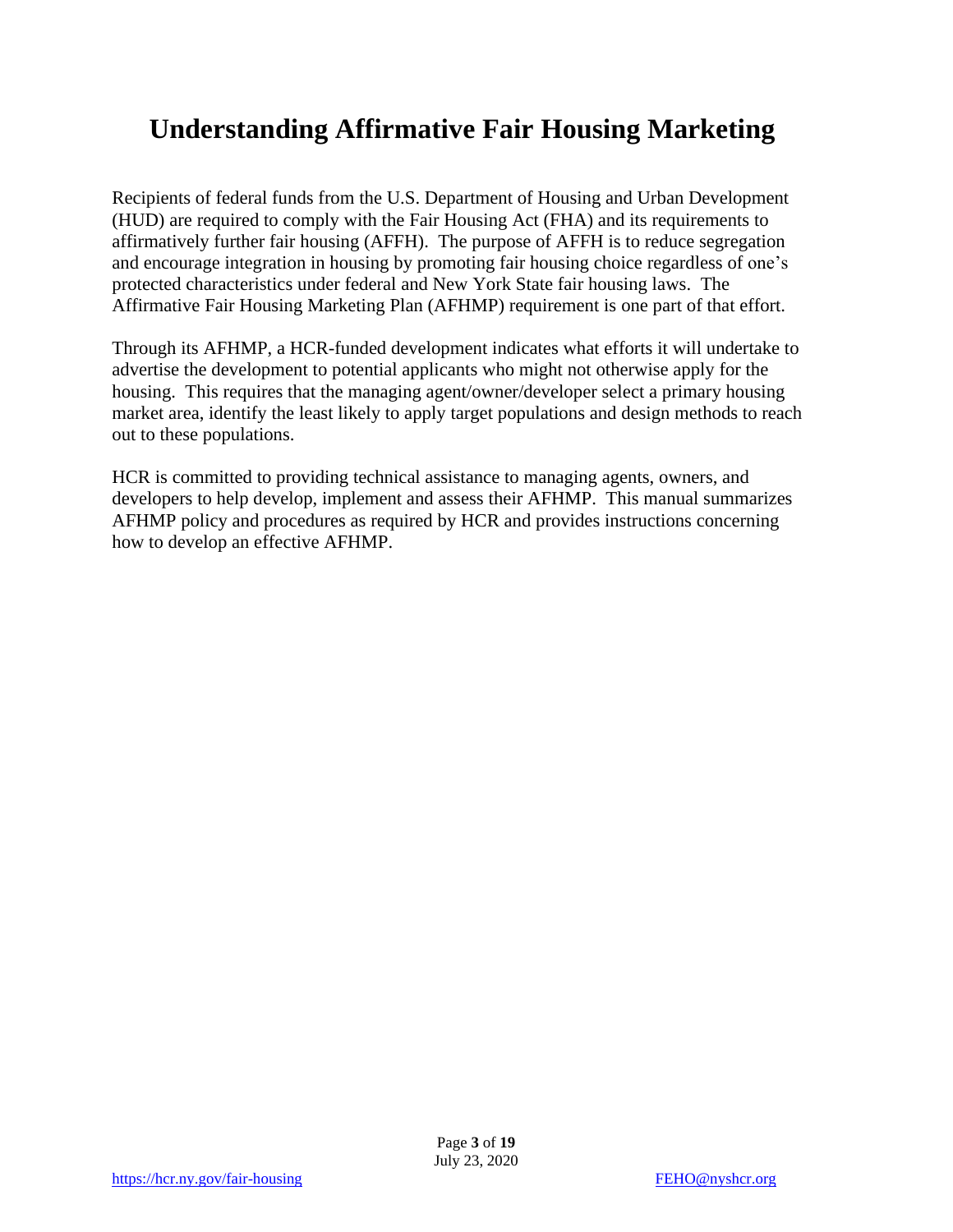### **OVERVIEW**

#### **NEW YORK STATE HOMES AND COMMUNITY RENEWAL AFFIRMATIVE FAIR HOUSING MARKETING PLAN (AFHMP) POLICY**

HCR requires that each multifamily development receiving financial assistance carry out a marketing strategy to attract prospective renters, regardless of race, creed, color, national origin, sexual orientation, military status, sex, gender identity, age, disability, marital status, or familial status.

In addition to general marketing efforts, each development must also engage in an affirmative fair housing marketing program, which provides the opportunity to target specific groups who may need special outreach in order to be made aware of and apply for the housing. These affirmative fair housing marketing efforts are meant to target persons identified as least likely to apply ("LLA") and make them aware of available affordable housing opportunities.

The creation of an AFHMP can be broken down into the following four (4) areas:

- **1. Targeting:** Identify the racial and ethnic demographic groups within the primary/ secondary housing market area which are least likely to apply for housing without special outreach efforts. The primary/secondary housing market area is the area where you will reasonably expect to find tenants who wish to apply for units at the property. This can be a town, village, city, or community board. Once the primary/secondary housing market area is defined, review the demographic information to determine what groups of people living in this area are the least likely to apply to live in the project without actively seeking them out with this marketing plan.
- **2. Outreach:** Once you have identified the groups you need to target, then you must develop an outreach program which includes special measures designed to attract those groups, in addition to other efforts designed to attract persons from the total population. This requires that you identify media outlets and groups that have direct contact with the LLA populations that you are trying to reach. Appropriate community contacts include, but are not limited to, social service agencies, religious bodies, advocacy groups, community centers, and HCR-funded Neighborhood and Rural Preservation Companies.
- **3. Assessment:** Develop a plan for what information you are going to track that will allow you to measure the plan's effectiveness. Examples of methods that can be used include:
	- Determining if the marketing effort effectively attracted applicants who are from the majority and minority groups, including persons with disabilities and families with children, as represented in the total population of the housing market area.
	- Tracking how many referrals are received from the community contact groups you utilized.
- **4. Staff Training:** Management and sales staff must receive training on federal, State and local fair housing laws. HCR's Fair and Equitable Housing Office is committed to being a resource for project owners regarding fair housing compliance.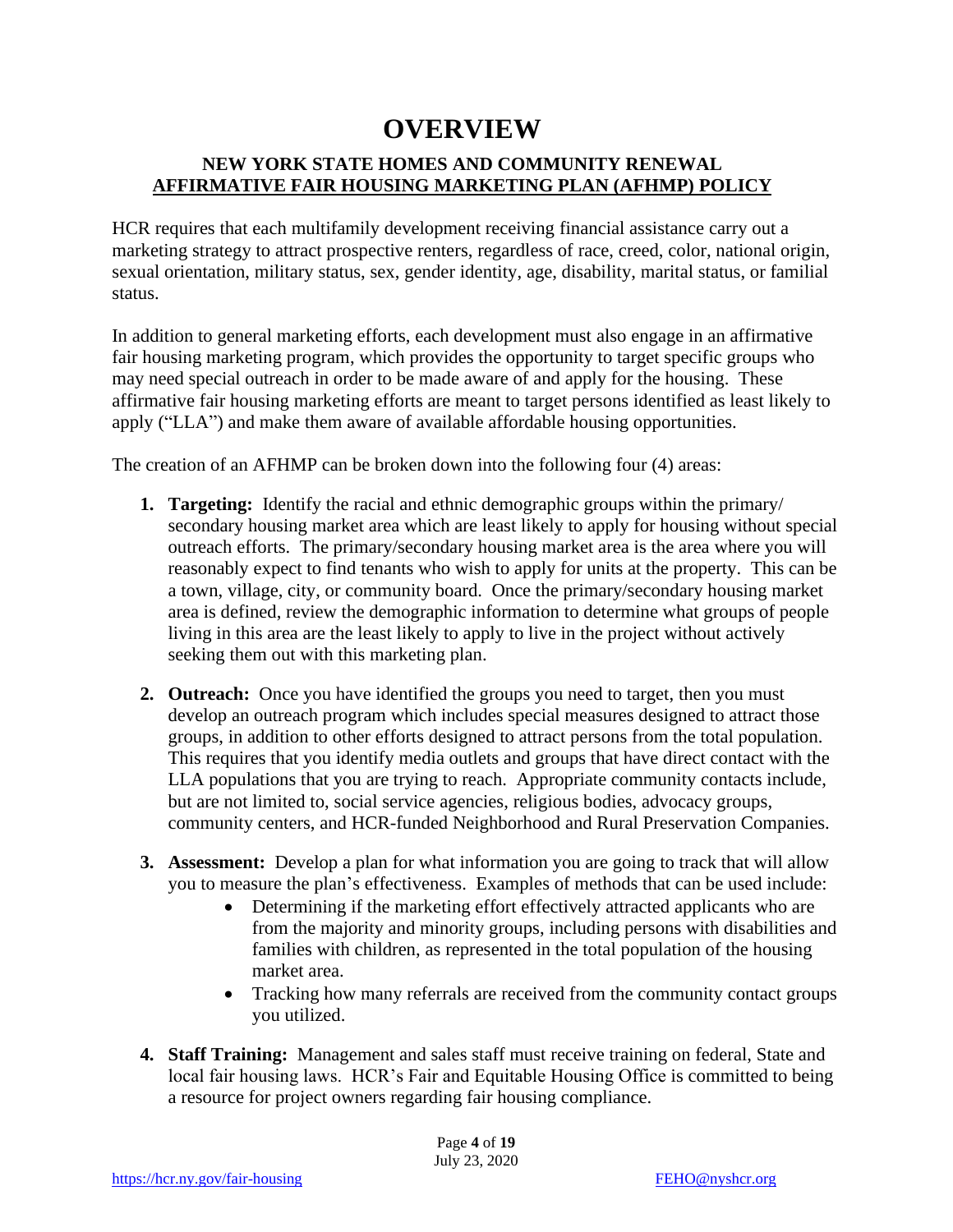## **HCR AFHMP GUIDELINES**

The following outline identifies areas of significant interest to the agency in its review and approval of marketing plans for finance and development projects. These areas must be addressed by all applicants to the greatest extent applicable in the preparation of a marketing plan for submission, review, and approval.

To submit your project's AFHMP, download and complete the AFHMP Fillable Form, available at [https://hcr.ny.gov/fair-housing.](https://hcr.ny.gov/fair-housing) All other forms, including a draft Notice of Intent to Market can be found here.

#### **I. PROJECT IDENTIFICATION & DESCRIPTION**

Provide a description of the project including project name and address, number of units, managing agent/owner/developer's contact information, address where correspondence relating to the project should be sent, and identify person and entity responsible for marketing.

Indicate whether the project is (a) new construction, (b) adaptive reuse, (c) rehabilitation, (d) acquisition, (e) site improvement, or (f) remarketing of an existing project.

If the project is co-funded by New York City through Housing Preservation and Development (HPD) and/or Housing Development Corporation (HDC), consult with your HCR representative about a different HPD-specific form before continuing.

If the project has age-restricted units for seniors, you must obtain a waiver pursuant to the New York Human Rights Law through the New York Division of Human Rights.

#### **II. MARKETING PROGRAM & DIRECTION OF MARKETING ACTIVITY**

Projects must submit an Affirmative Fair Housing Marketing Plan (AFHMP) to their HCR Representative to be reviewed and approved by the Fair and Equitable Housing Office (FEHO). The AFHMP must be submitted 240 days (8 months) before anticipated occupancy. This allows time for projects to address comments made by FEHO attorneys and to include a 60-day marketing and application period as well as a 10-day post-application period before the lottery is run. Relevant forms are available here: [https://hcr.ny.gov/marketing-plans-policies.](https://hcr.ny.gov/marketing-plans-policies) The most updated form must be used.

Unless waived by HCR, before proceeding to marketing and opening the application period, projects must have an approved AFHMP, have conducted a pre-occupancy conference with representatives of the Asset Management Unit, and must post the availability to NYHousingSearch.org and HCR Lottery page for at least 60 days. Work with your HCR representative to ensure that the ad is posted to the Lottery page.

All marketing materials must include the applicable fair housing logos, including the Equal Housing Opportunity and Accessibility logos.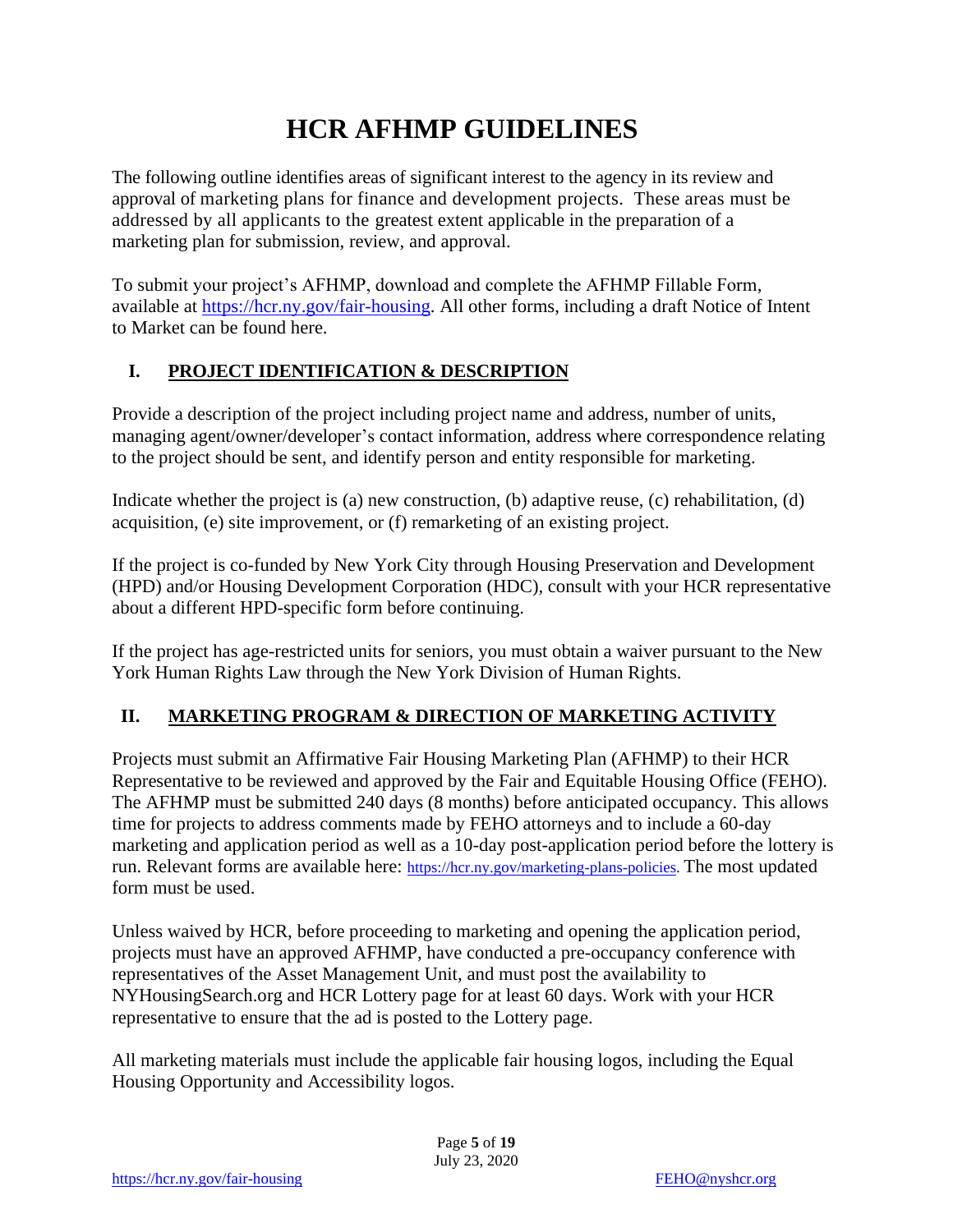The project must be registered on [www.NYHousingSearch.gov,](http://www.nyhousingsearch.gov/) a free service provided by New York State to advertise and search for affordable and accessible housing. The service is also available through a toll-free, bilingual call center at **1-877-428-8844.** Representatives are available to assist with listings and searches.

Once FEHO has approved the NOI, the Owner, Developer or Managing Agent must contact its HCR project manager or asset manager, as appropriate, to ensure that the project will be listed on the NYSHCR Housing Lotteries website. Projects must be listed on such website for a minimum of 60 days prior to the application due date.

#### **III. DEMOGRAPHICS OF PROJECT'S HOUSING MARKET AREA**

Identify the housing market area (town/city/community board) from which the owner/agent intends to draw applicants (hereinafter, "Primary Market Area").

Identify the expanded housing market area (city/county) from which the owner/agent intends to draw applicants to increase the diversity of individuals to be reached by its marketing efforts (hereinafter, "Secondary Market Area").

Use the most recent American Community Survey 5-Year Estimates [\(https://data.census.gov/cedsci/table?q=United%20States&g=0100000US&tid=ACSDP5Y2018.](https://data.census.gov/cedsci/table?q=United%20States&g=0100000US&tid=ACSDP5Y2018.DP05&vintage=2018) [DP05&vintage=2018,](https://data.census.gov/cedsci/table?q=United%20States&g=0100000US&tid=ACSDP5Y2018.DP05&vintage=2018) modified to your market area) to identify those racial and ethnic demographic groups who are "least likely to apply" (LLA), because those populations are currently underrepresented in the project's Primary Market Area or underrepresented on the waiting list. Populations under 1% do not need to be listed as an LLA population.

Affirmative fair housing marketing should attract applicants outside the community who are underrepresented in the Primary Market Area's demographics. A good marketing strategy will cast a wide net. HCR requires the use of Primary and Secondary Market Area civic organizations, grassroots and religious bodies, labor unions, disability advocates, civic organizations, HCR-funded Neighborhood and Rural Preservation Companies, and/or other groups and individuals in the community that have direct contact with the LLA populations.

The AFHMP must describe development and distribution of leaflets and brochures which are to be produced in English, Spanish and other languages as reflected by the LLA populations.<sup>1</sup> The AFHMP shall include Spanish language marketing material to serve the Spanish-speaking population that is Limited English Proficient ("LEP"). Distribution should include circulation to the organizations and community-based groups serving LLA populations.

Marketing requirements may vary by development size with "small project" developments of 1-4 units and all low-cost measures. Developers of larger developments must conduct all described

<sup>&</sup>lt;sup>1</sup> To address the needs of Limited English Proficient (LEP) population, alternative resources should be sought to address the need, such as opening an account with a "Language Line" or alternative provider that provides 24/7 translators which can be accessed as needed by marketing staff to assist in serving all LEP persons.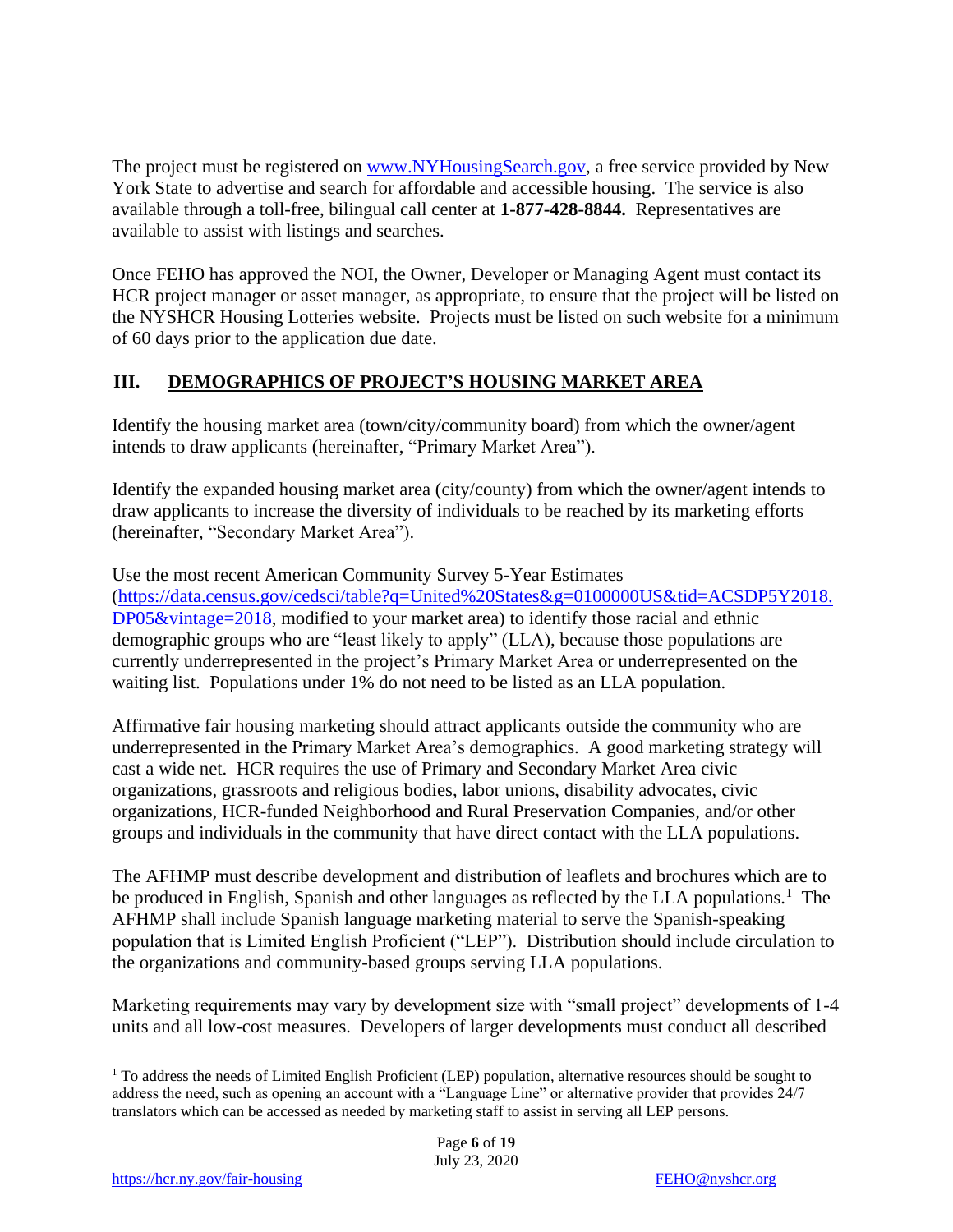marketing activities as indicated.

#### a. Community Contacts

The AFHMP should provide that homeownership<sup>2</sup> counseling agencies and/or community contacts are to be notified through letters, emails, and/or information packets that include leaflets/brochures, followed by personal contact conducted by the developer or marketing agent.

Upon initiation of the marketing period, a letter must be sent by regular mail or email to each of the homeownership counseling agencies and/or community contacts listed in the AFHMP requesting that they advise their constituencies and clients of the availability of these units and encourage them to take advantage of this housing opportunity.

The AFHMP must describe the follow-up efforts with regard to each letter, such as calls to the contact person to explore the most effective outreach approach to their respective constituencies and clients (*i.e.*, community contact follow up with specific actions, community contact providing a list of names for direct contact or community contact hosting event where the owner, developer, and/or marketing agent may present information to potential applicants).

Correspondence (letter/emails etc.) to be sent to community contacts should be attached to the AFHMP. The AFHMP should also provide for how the abovementioned efforts will be documented, including for example maintenance of call logs and email correspondence.

#### b. Commercial and Print Media

Advertisements will describe the name and location of the housing development; number of units available; size and purchase prices or monthly rental cost of the units; income requirements; list of building features and amenities; a community profile with resources and features; and contact information for obtaining an application and/or additional information.

Advertisements must include the following logos: NYSHCR, Equal Housing Opportunity, and Accessibility. Advertisements must also state that the project is posted online at NYHousingSearch.gov. Advertisements should also be in the proper language for the target population. Firm date(s) and deadlines for advertising must be documented.

#### c. Web-based Media

In addition to NYHousingSearch.gov, free housing services sites should be utilized to advertise the Development.

<sup>&</sup>lt;sup>2</sup> Any AFHMP that includes homeownership must provide that the potential home purchasers receive homeownership counseling and education through a HUD-certified housing counseling agency and may also utilize the housing counseling agency to provide the homeownership counseling. The Owner, Developer, and/or Managing agent may also use the counseling agency to provide the homeownership counseling and education, so long as such services are delivered in accordance with HUD regulations. Housing counseling staff involved in counseling and qualifying residents shall not be involved in marketing activities and the selection of residents.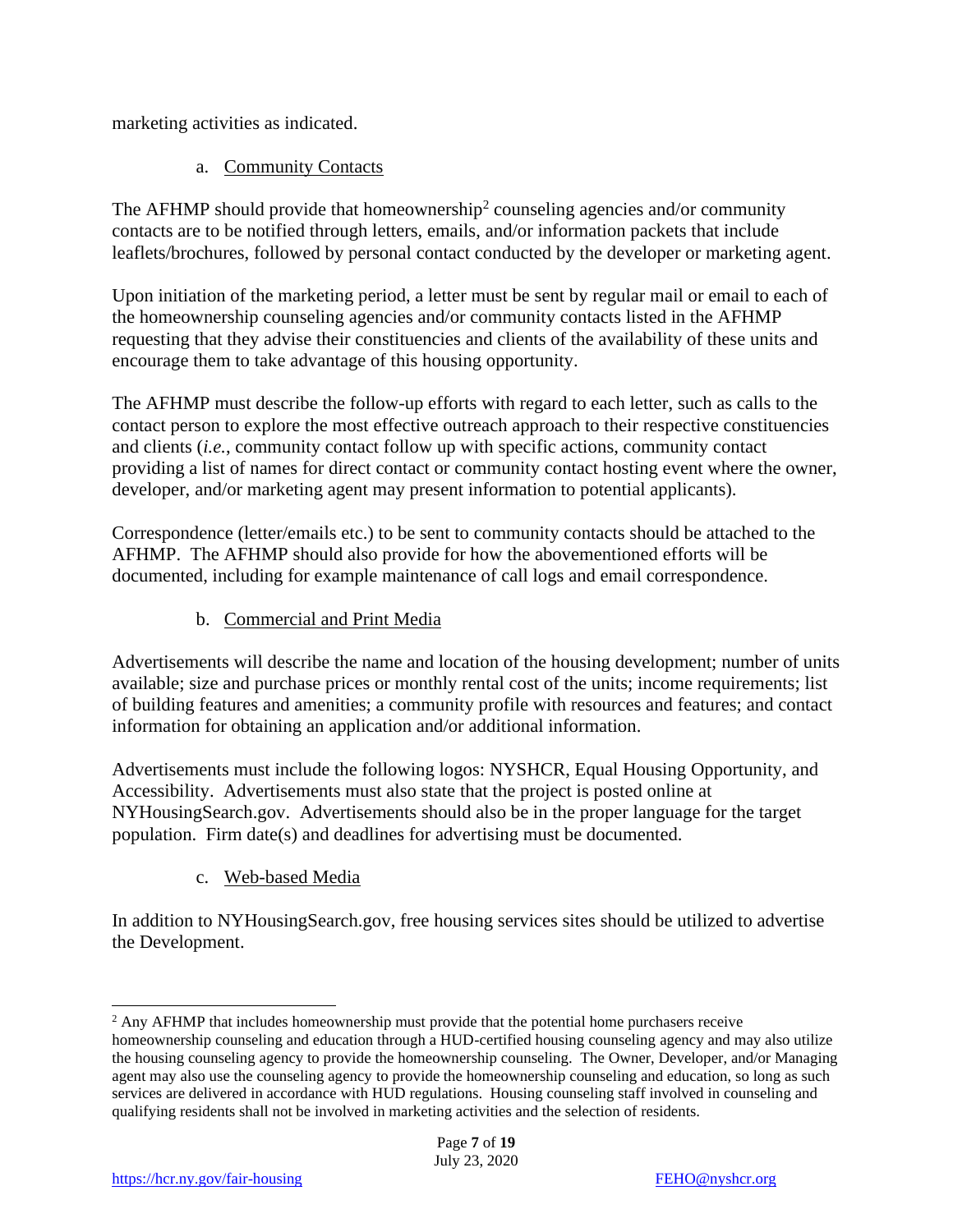The AFHMP must anticipate that information on the development will be posted on Developer's or Project Owner's website, and other social media outlets if such exist. It is expected that NYSHCR may also post links to such information on its social media outlets upon being provided with the materials in electronic format. The AFHMP must provide that the Developer will request community contacts and other outlets to distribute information through their social networks.

#### **IV. SET-ASIDE UNITS FOR SPECIAL NEEDS POPULATIONS**

Special Needs set-aside units are units specifically reserved for individuals identified as an HCRdesignated special population. An experienced service provider shall refer prospective tenants with special needs to the project and provide supportive services pursuant to the written agreement approved by HCR.

For the Special Needs set-aside units, the Owner, Developer, and/or Marketing Agent must affirmatively identify sources of referrals and establish linkages with local agencies or groups prior to the initial project rent-up for the ongoing referral of occupants to these units.

Records of correspondence with supportive service provider(s) must be available on-site to document compliance with appropriate outreach for the units these units pursuant to the approved written agreement.

#### **V. COMMUNITY PREFERENCES**

a. Local Preference

Indicate if the project requests a community residency preference. If a local community preference is sought:

- i. Describe the geographic scope<sup>3</sup> of the community preference.
- ii. State the reason for the requested preference. For example, what is the documented need for the community preference?
- iii. Describe the extent of the preference (*i.e.*, will the preference be effective only at initial lease-up; what percentage of units will be set aside for the preference).
- iv. Provide demographic information<sup>4</sup> supporting that the proposed preference would not have a discriminatory effect on protected classes in violation of the Fair Housing Act and New York State Human Rights Law.<sup>5</sup>

<sup>3</sup> Durational requirements are not permitted under any circumstances. (*i.e.*, applicant must be a resident for a certain time frame.)

<sup>4</sup> Appropriate documentation includes, but is not limited to, the most recent American Community Survey 5-Year Estimates for the geographic area receiving the occupancy preference and the surrounding geographic areas from where likely applicants are reasonably expected to reside.

<sup>5</sup> HCR's approval of a project's AFHMP that contains a tenant selection preference is not intended to establish or to serve as legal advice. Through its approval of a project's AFHMP, HCR is not providing its imprimatur of legality concerning the project's tenant selection preference or policies. It should be noted that local residency preferences—even when not intentionally discriminatory—may in practice deny equal housing opportunity or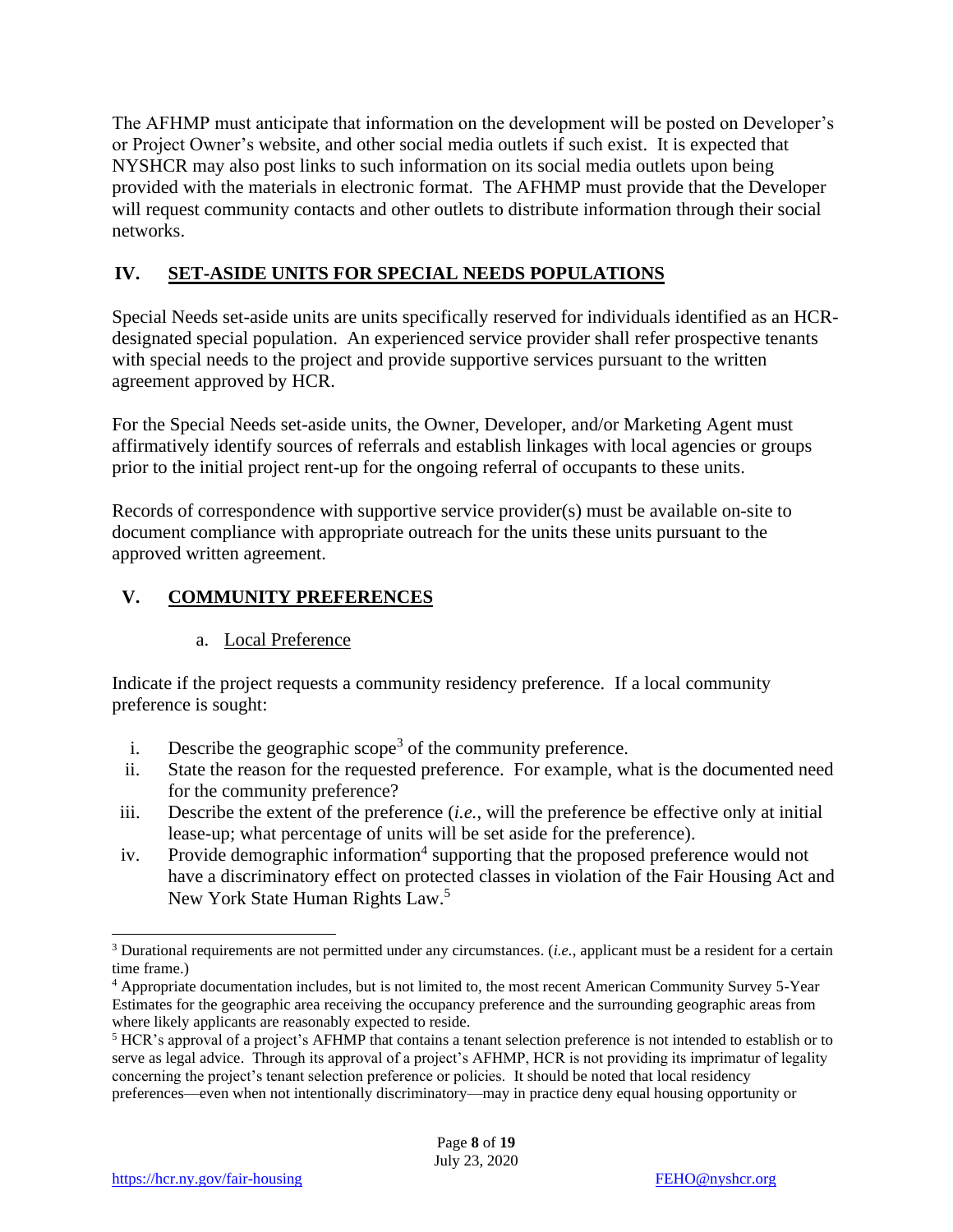#### b. Municipal Worker Preference

If a municipal worker preference is requested,

- i. Describe the scope of the municipal worker preference.
- ii. State the reason for the requested preference.
- iii. Describe the extent of the preference (*i.e.*, will the preference be effective only at initial lease-up; what percentage of units will be set aside for the preference).
- iv. Provide demographic information<sup>6</sup> supporting that the proposed preference would not have a discriminatory effect on protected classes in violation of the Fair Housing Act and New York State Human Rights Law.<sup>7</sup>
	- c. Other Type of Preference

Identify any other requested preference and provide responses to the following questions:

- i. Describe the type and scope of the preference.
- ii. State the reason for the requested preference.
- iii. Describe the extent of the preference (*i.e.*, will the preference be effective only at initial lease-up; what percentage of units will be set aside for the preference).
- iv. Provide demographic information<sup>8</sup> supporting that the proposed preference would not have a disparate impact on protected classes in violation of Fair Housing Act and New York State Human Rights Law.<sup>9</sup>

#### **VI. TENANT SELECTION PROCEDURES**

a. Lottery

The initial selection process must be made on a random basis through the use of a lottery and not on a first-come first-served basis, with certain exceptions. (*e.g.*, when full rent-up of the premises is expected to take in excess of six months or if the project is occupied and rehabilitation will occur with tenants in place.)

Lottery notice and applications must be available in English, Spanish and other languages as reflected by the LLA populations.

The lottery should be conducted at a previously announced date and time and at an accessible public/community facility that is reasonably accessible to public transportation.<sup>10</sup> Through

perpetuate segregation without justification and thus be prohibited by the Fair Housing Act and the New York State Human Rights Law.

<sup>6</sup> *See above* note 4.

<sup>7</sup> *See above* note 5.

<sup>8</sup> *See above* note 4.

<sup>9</sup> *See above* note 5.

<sup>&</sup>lt;sup>10</sup> Projects that utilize the NYC Housing Connect system are exempt from the HCR requirement that the lottery take place in a location open to the public.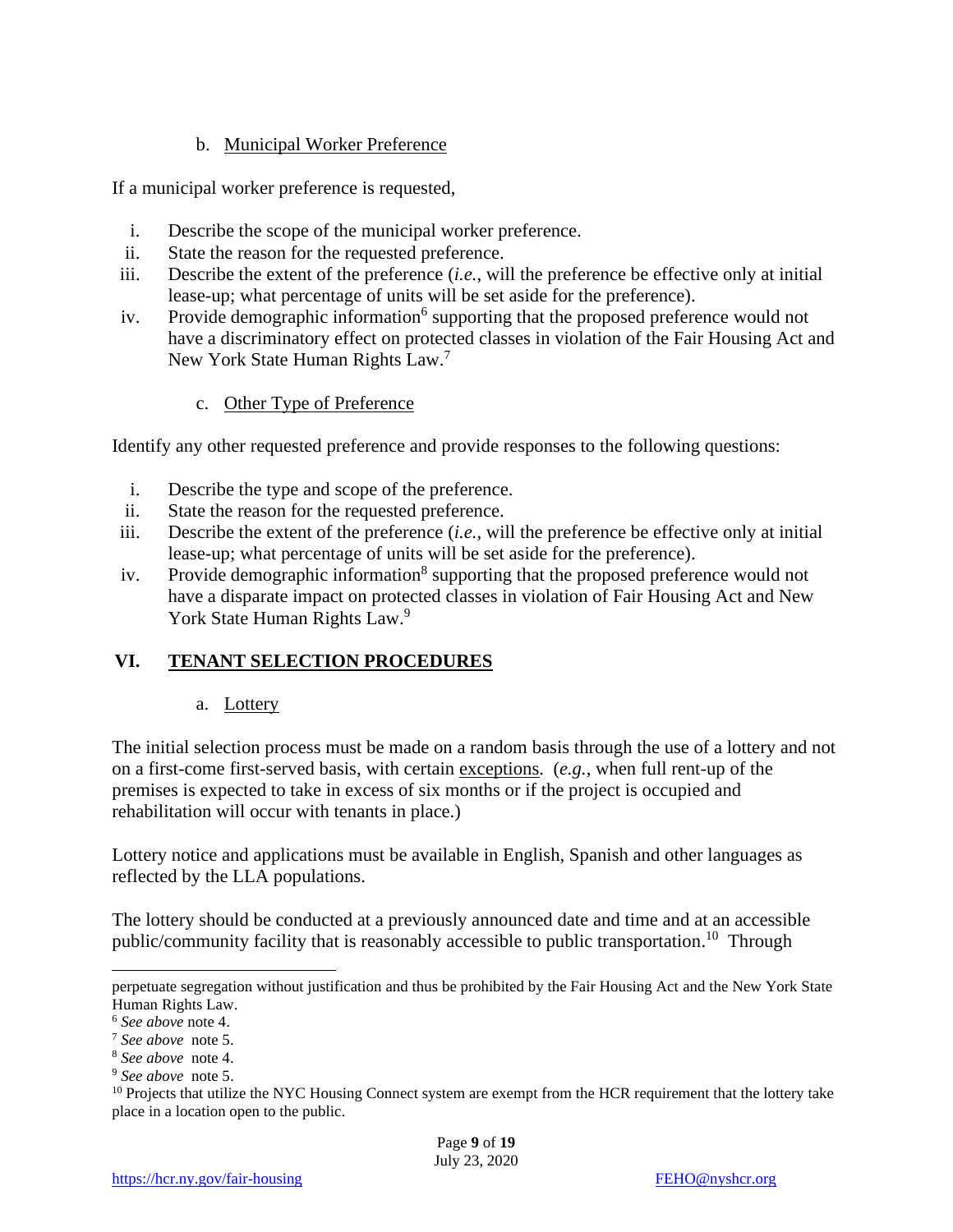marketing and advertising materials, the public should be informed of the date, time, and location of the lottery drawing, and invited and encouraged to attend. The housing provider must advertise any housing lottery for the duration of the approved marketing period, as established by FEHO. Ask your HCR representative about Covid-related modifications to the in-person public lottery requirement.

The AFHMP must include in the description of the lottery the procedure to draw and announce those selected through the lottery. For example, each applicant's name will be announced as their name is drawn and their information will be entered in a lottery database in sequential order.

The AFHMP must also provide for the method of notification of applicants of their lottery status. For example, applicants may be notified of their lottery ranking by telephone and U.S. mail, or whatever other means of notification has been requested by the applicant and accepted by the Owner, Developer, or Marketing Agent.

The AFHMP must describe the steps to process the applications in lottery order, and that this work will be conducted by trained and experienced staff of the Owner, Developer, or Marketing Agent. This description should explain the process to identify any information or documentation that is either missing or needs to be updated in the application, process to contact applicant to request such information, and timeframe the applicant must respond. For example, applicants are given seven days in which to provide this information.

Describe steps to be taken if an applicant either withdraws or is deemed ineligible. For example, he or she will be informed of such by a letter from the Owner, Developer, or Marketing Agent of their status as ineligible or acknowledgement of withdrawal. The AFHMP must also provide applicants who do not submit complete applications an opportunity to cure before the lottery takes place. The lottery must be held at least 10 business days after the application deadline. This will allow applicants to cure any defects in their initial submissions. Additionally, this will ensure that all applications postmarked by the deadline will have time to arrive before the lottery is held.

Detail what will be done with the applications of any qualified applicants in excess of the number of available units. For example, they could be put on a waiting list in the order in which their names were selected during the lottery, and on a first come, first served basis after all the lottery-drawn names have been exhausted, as provided in the above; or receive notification of future marketing.

Detail efforts that will be undertaken by the Owner, Developer, or Agent to ensure the confidentiality of the information provided by applicants, especially with respect to sensitive and personal information (examples include credit reports, criminal records, disability status and child support payments).

Online applications are acceptable and encouraged as long as applicants are also able to access paper and non-electronic versions as well. Links to the application or the electronic application form must be provided to NYSHCR so that it can be made available on NYSHCR's website, if

> Page **10** of **19** July 23, 2020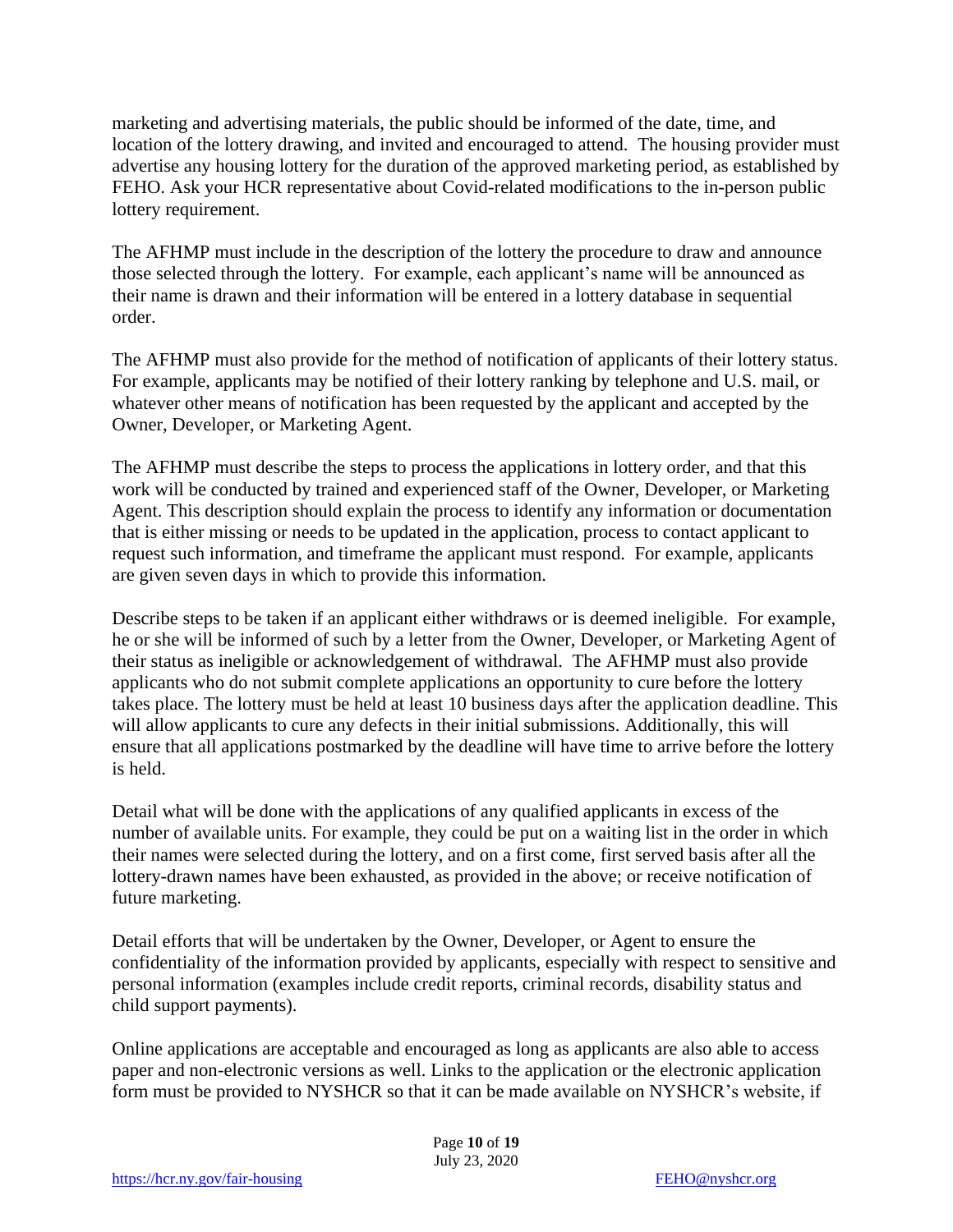appropriate. Indicate the application period and when it will close. Include instructions to applicants of who to submit applications to, the location and deadline for application submission. The application must be available upon initiation of the marketing program.

In addition to the requirement to post the project on NYHousingSearch.gov set forth earlier in this document, it is a NYSHCR requirement that all projects be listed on the NYSHCR Housing Lotteries website for a minimum of 60 days prior to the tenant application date. The Owner, Developer, and/or Managing Agent must ensure that the final FEHO-approved advertisement announcing the lottery is posted on this website *at least* 60 days prior to the tenant application date. Contact your HCR representative to ensure that this process is completed.

The AFHMP should anticipate posting the application on the Owner, Developer, and/or Managing Agent's website, as well as the Housing Development-specific website, if applicable.

b. Fees

Under New York State law, housing providers may not charge fees in connection with the processing, review, or acceptance of a prospective tenant's application, except for fees in connection with a background check or credit check. Background check and credit check fees, to the extent they are allowed pursuant to the credit policy described in Subsection e, below, are limited to the lesser of \$20, cumulatively, or the actual cost of the credit and background check. If a prospective tenant provides the housing provider with a copy of a background check or credit check conducted within the past 30 days, the housing provider must waive these fees.

#### c. Tenant Eligibility

State the target income ranges as defined by HCR/HUD and adjusted for household size for all affordable units.

Describe how tenant eligibility will be determined. (*e.g.*, income certification, employment verification, creditworthiness, background check.) It should be noted that when conducting a background check of an applicant, the housing provider must use a reputable background check company. Further, the housing provider must comply with the requirements of the New York State Housing Stability and Tenant Protection Act of 2019,the Fair Credit Reporting Act, 15 U.S.C. Sec. 1681 *et. seq*. and HCR tenant selection policies including, but not limited to, the ones described below with respect to justice involvement, credit and the Violence Against Women Act.

Records about tenant selection or rejection (including copies of all rejection letters) must be kept in the project file.

Detail the appeals process for an applicant who is denied admission. Specifically, how is the tenant notified of the reason for their denial; how is the tenant notified of their right and the process to appeal; and what is the timeline for requesting and resolving appeals.

Indicate name and staff position responsible for tenant selection and appeals process (this should

Page **11** of **19** July 23, 2020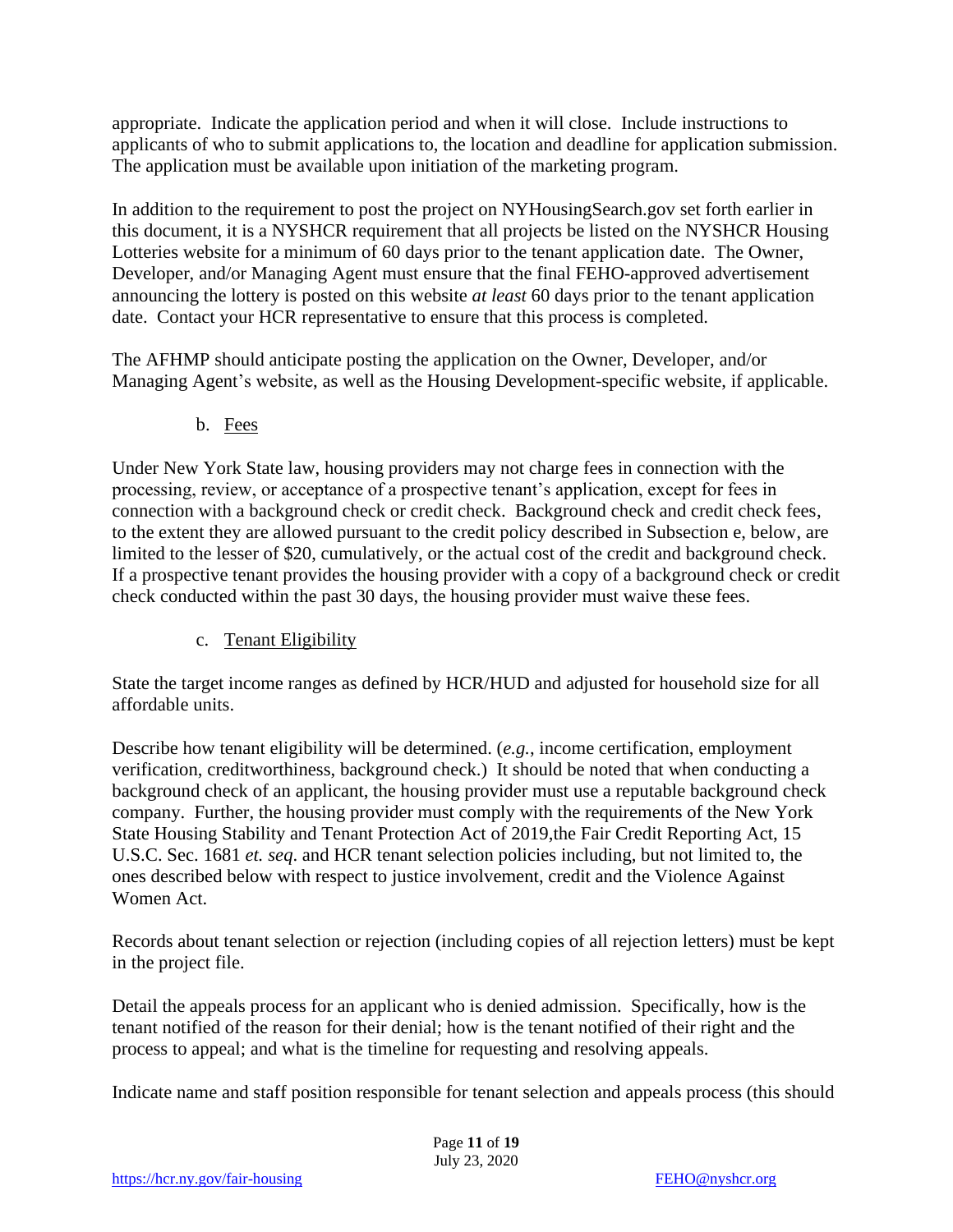be two different staff persons/positions).

#### d. Assessing Justice-Involved Applicants

HCR prohibits its housing providers from utilizing tenant selection procedures with blanket exclusions of applicants based on their criminal history. Tenant selection procedures may only consider convictions or pending arrests for offenses that involved physical danger or violence to persons or property or that adversely affected the health, safety and welfare of other people.

Even where convictions for such offenses exists, those convictions cannot be an automatic bar to the applicant being selected for housing. The housing provider must do an individualized assessment of all applicants pursuant to HCR's Guide, Worksheet and Webinar Tutorial for Applying New York State's Anti-Discrimination Policies When Assessing Justice-Involved Applicants for State-Funded Housing. See [https://hcr.ny.gov/marketing-plans-policies#credit](https://hcr.ny.gov/marketing-plans-policies#credit-and-justice-involvement--assessment-policies)[and-justice-involvement--assessment-policies.](https://hcr.ny.gov/marketing-plans-policies#credit-and-justice-involvement--assessment-policies)

The individualized assessment is not an appeal process. Instead, it must be conducted *prior* to an initial determination of an applicant's eligibility. In certain instances in which a conviction or pending arrest was for an offense that is deemed to involve physical danger or violence to persons or property, or that adversely affected the health, safety and welfare of other people, the applicant will need to provide additional information so that an individualized assessment may be conducted. A sample request letter for additional information is included at the end of these Guidelines.

Additionally, at the time the housing provider requests additional information from an applicant with criminal convictions or pending arrests, the housing provider must provide the applicant with an application that includes information that explains the procedures and policies with regard to background checks, the applicant's right to review, contest, and explain the information contained in the background check, and the applicant's right to present evidence of rehabilitation. Compliance with this requirement shall be demonstrated by providing applicants with HCR's "Know Your Rights: New Anti-Discrimination Guidance Affecting it is People with Justice Involvement" available at the link above. This material should also be provided to the applicant again at the time of denial.

In the event that an applicant is denied on the basis of criminal convictions or pending arrests, the applicant must be provided with **fourteen (14) business days** to appeal such determination.

HCR's policy concerning individuals with justice involvement requires that the housing provider maintain records concerning (a) the number of applications received where the applicant had a criminal conviction or pending arrest, and (b) the number of those applicants with criminal convictions accepted or denied as tenants. During your compliance monitoring site visits conducted by AMU within one to three years of the project's initial lease-up and then once again every two to three years, AMU will be verifying that the housing provider can demonstrate compliance with HCR's guidelines for assessing applicants with justice involvement.

e. Assessing the Credit History of Applicants for State-Funded Housing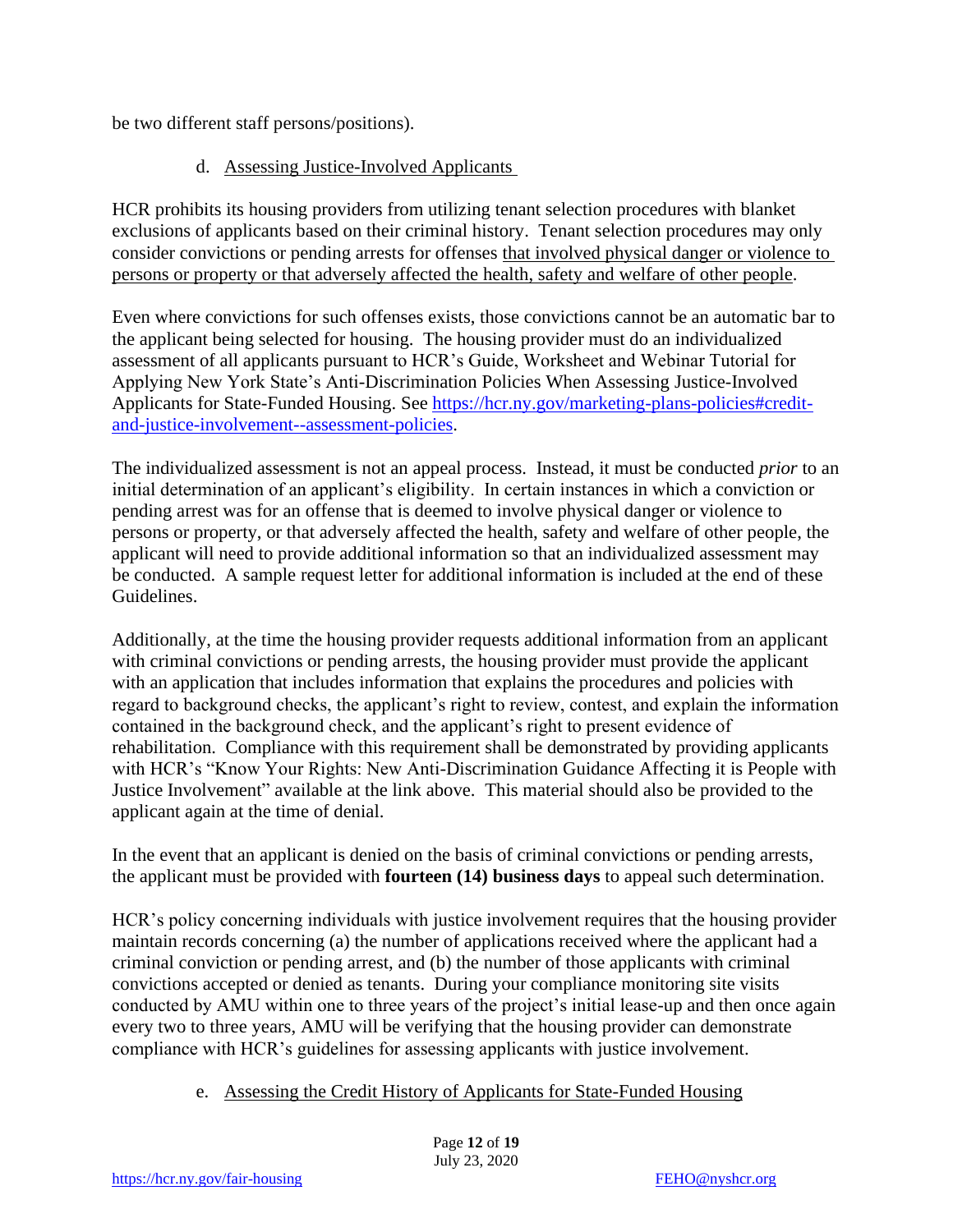HCR prohibits its housing providers from utilizing tenant selection procedures with blanket exclusions of applicants based solely on their credit scores or credit history. HCR's credit policy requires housing providers to individually assess applicants with low credit scores or negative credit history. For the purposes of this policy, a negative credit history is defined as a credit score below 580 or 500 if the individual is homeless. The assessment should follow the policy, worksheet, and instructions laid out in HCR's Individualized Assessment Credit Worksheet Applying New York State Credit Policy for Applicants to State-Funded Housing. [\(https://hcr.ny.gov/FEHO-Credit-Policy-Guide.](https://hcr.ny.gov/FEHO-Credit-Policy-Guide)) Landlords and housing providers are prohibited from conducting a credit check on applicants who are in receipt of a full rental subsidy and applicants who are able to demonstrate that they have paid their rent in full and on time during the preceding 12 months.

The worksheet to conduct an individualized assessment to determine eligibility can be found here: [https://hcr.ny.gov/FEHO-Credit-Worksheet.](https://hcr.ny.gov/FEHO-Credit-Worksheet)

The individualized assessment is not an appeal process. Instead, it must be conducted *prior* to an initial determination of an applicant's eligibility. In certain instances, the applicant will need to provide additional information so that an individualized assessment may be conducted. A sample request letter for additional information is included at the end of these Guidelines. The applicant must be allowed **14 business days** to submit relevant information or documentation to explain or mitigate negative findings.

Additionally, at the time the housing provider requests additional information from an applicant with a low credit score or negative credit history, the housing provider must also provide the applicant with an application that includes information that explains the procedures and policies with regards to credit history. Compliance with this requirement shall be demonstrated by providing the applicants with HCR's "Know Your Rights" materials. [\(https://hcr.ny.gov/KYR-](https://hcr.ny.gov/KYR-Credit)[Credit.](https://hcr.ny.gov/KYR-Credit)) In the event that an applicant is denied on the basis of credit history, the applicant must be provided with fourteen (14) business days to appeal such determination.

The following information may not be considered in this individualized assessment pursuant to the credit policy:

- Debt to income ratios;
- Lack of credit history or rental history;
- Housing court history or past or pending landlord-tenant action;
- Guarantors or co-signers, with the exception of not-for-profits or government entities acting on behalf of their clients;
- Home visits or representations of the applicant's living situation; or
- Outreach to current or previous landlords, neighbors or others associated with the Applicant's living situation, except (1) as specifically authorized by the Applicant to obtain a current or previous landlord's written record of rent payment, or (2) to obtain information from a current or previous landlord regarding Applicant's history of major lease violations (e.g., nonpayment of rent or use of premises for illegal purposes). Housing providers are prohibited from seeking any additional information not specifically set forth above regarding the Applicant's living situation, and such additional information, if provided, may not be used as the basis to reject an Applicant.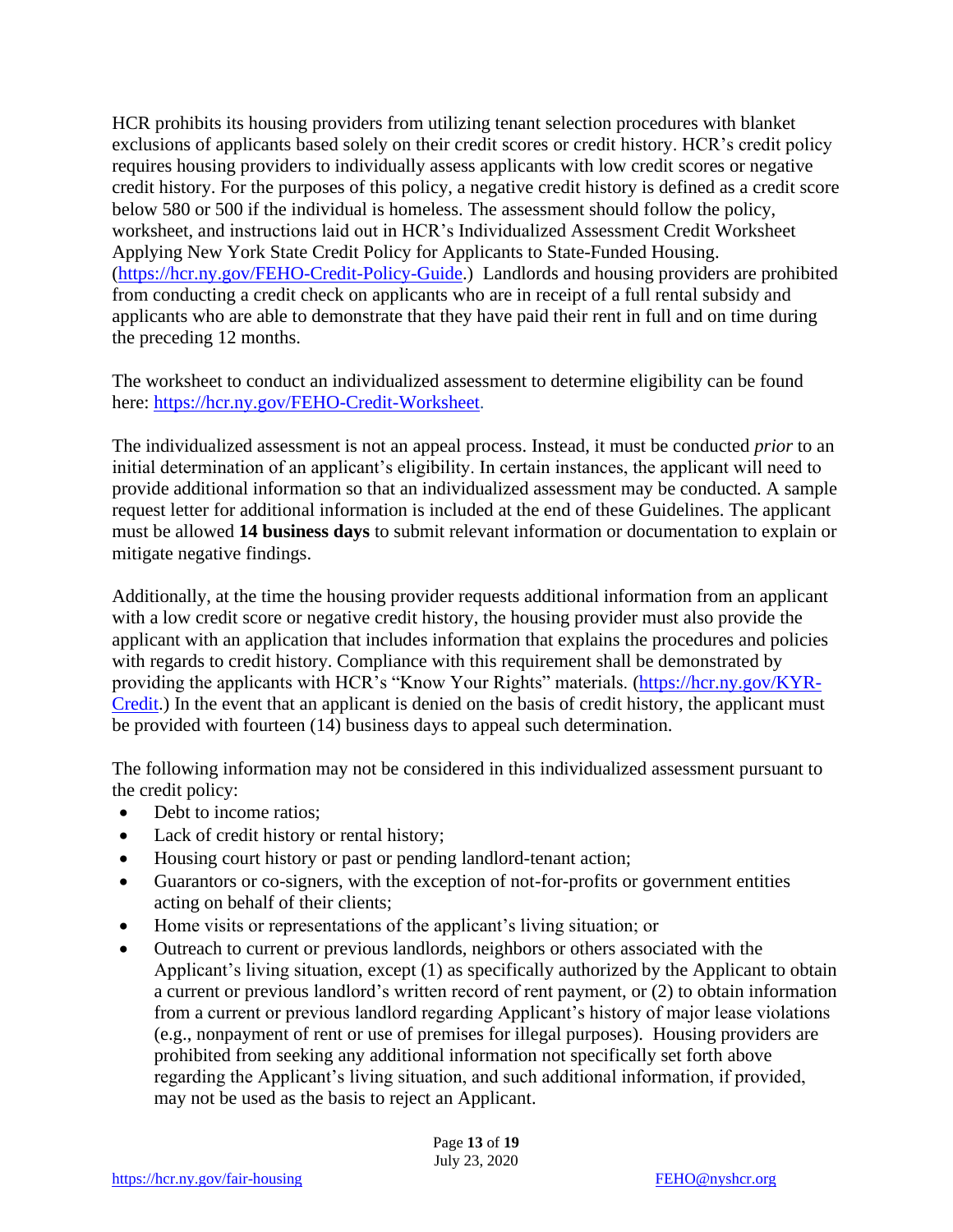HCR's policy concerning credit history requires that the housing provider maintain records concerning (a) the number of applications where the applicant had a low credit score or negative credit history, and (b) the number of those applicants with low credit scores or negative credit histories accepted or denied as tenants. During your compliance monitoring site visits conducted by AMU, the AMU staff will be verifying that the housing provider can demonstrative compliance with HCR's guidelines for assessing applicants with low credit scores or negative credit histories. Please note that HCR's credit policy does not waive any rights or responsibilities under federal, state or local law, including, but not limited to the New York State Housing Stability and Tenant Protection Act of 2019 and the Fair Credit Reporting Act (FCRA). Among other provisions, FCRA requires that individuals (1) must be told if information in their credit report has been used against them, (2) must be allowed access to their credit report, and (3) have the right to dispute inaccurate or incomplete information contained in a credit report. For more information on FCRA, please review the following document produced by the Federal Trade Commission. [\(https://www.consumer.ftc.gov/articles/pdf-0096-fair-credit-reporting-act.pdf\)](https://www.consumer.ftc.gov/articles/pdf-0096-fair-credit-reporting-act.pdf).

#### f. Compliance with the Violence Against Women Act ("VAWA")

Under VAWA, potential tenants and current tenants who are victims of domestic violence, dating violence, sexual assault, or stalking cannot be denied tenancy or evicted as a result of an incident of domestic violence, dating violence, sexual assault, or stalking that is reported and confirmed. These protections extend to women, men, and people in same-sex relationships.

The owner/manager must comply with the provisions of the VAWA final rule, published on November 16, 2016, including adopting an emergency transfer plan and providing a VAWA notice of occupancy rights and a certification form to tenants at the time a person applies for housing, when a person is denied tenancy, when an applicant signs a lease agreement, with any notification of eviction or termination of assistance and at the annual recertification or lease renewal process. The owner/manager must also implement a VAWA lease addendum for all current and new tenants.

Additional information concerning the owner/manager's obligations and protections under VAWA is available at [https://hcr.ny.gov/fair-housing-marketing-plans-policies#violence-against](https://hcr.ny.gov/fair-housing-marketing-plans-policies#violence-against-women-act)[women-act](https://hcr.ny.gov/fair-housing-marketing-plans-policies#violence-against-women-act)

#### **VII. ACCESSIBILITY POLICIES OF MANAGEMENT**

#### a. Reasonable Accommodations

Describe the process and timeline concerning how requests for reasonable accommodations will be handled. Also indicate who will be authorized to approve or deny any such requests. State the policies and procedures that will be used to verify an applicant's disability—noting that such information will be limited to only that which is needed to determine the reasonableness of a particular accommodation.

Describe management's written policy for persons with disabilities that require service animals and/or assistance animals.

> Page **14** of **19** July 23, 2020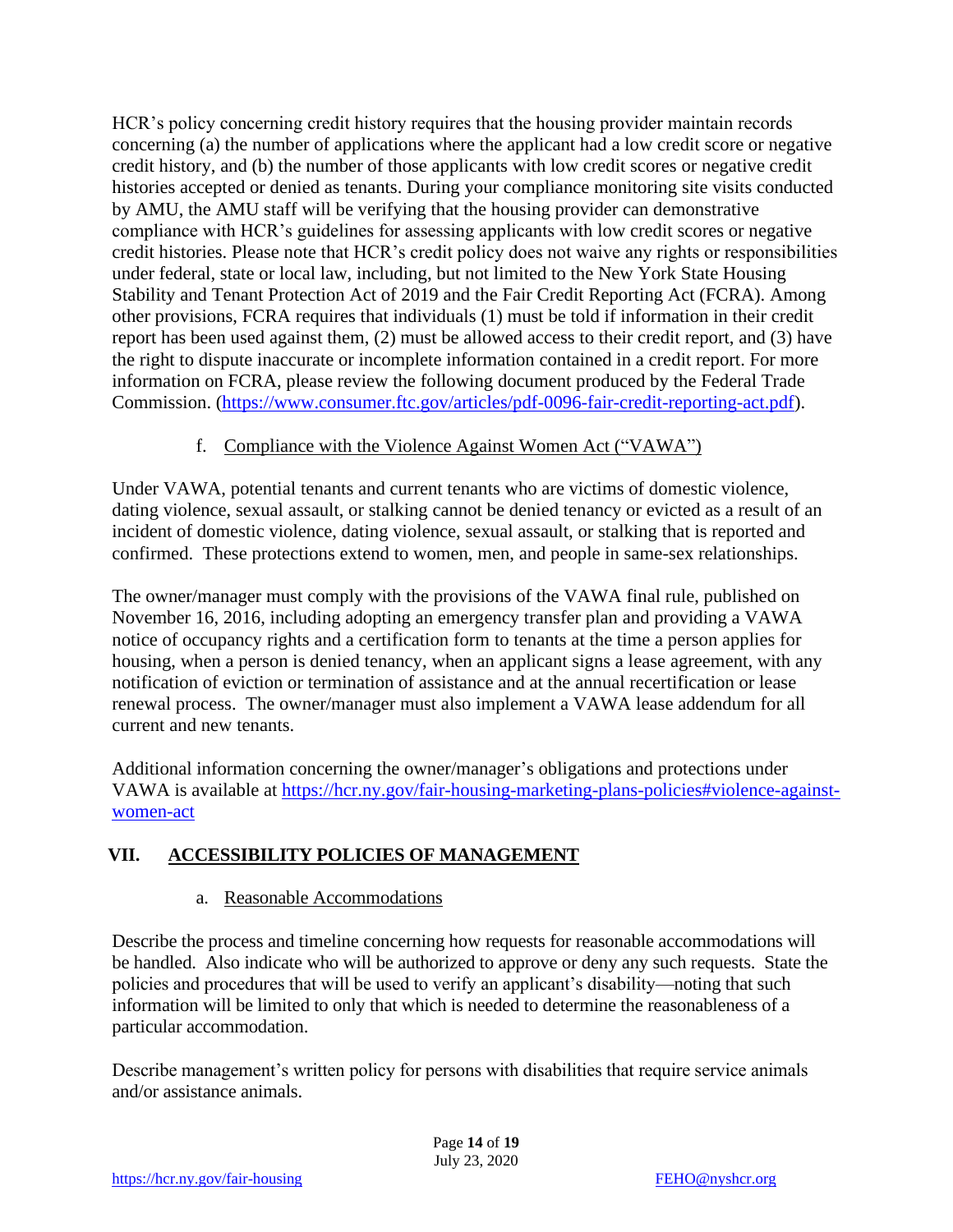Describe any procedures established to accommodate hearing and sight impaired applicants and tenants. (*i.e.*, readers, sign language, interpreters, and Braille materials.) State whether the project has a Telecommunication Device for the Deaf (TDD) or an equally effective communication system? (Note: If the complex has Section 8 assistance from HUD, the complex is required to have a TDD.)

#### b. Fully Adapted Units

Fully-accessible and adapted, move-in-ready units should be reserved for persons with mobility, hearing and/or visual disabilities.

The AFHMP should provide that community contacts that directly serve persons with mobility, hearing and/or visual disabilities are to be notified through letters, emails, and/or information packets that include leaflets/brochures, followed by personal contact conducted by the developer or marketing agent.

Upon initiation of the marketing period, a letter must be sent by regular mail or email to each of the community contacts listed in the AFHMP requesting that they advise their constituencies and clients of the availability of these units and encourage them to take advantage of this housing opportunity. The letter must indicate the number and type of fully-accessible and adapted, move-in-ready units the project will provide.

The AFHMP must describe the follow-up efforts with regard to each letter, such as calls to the contact person to explore the most effective outreach approach to their respective constituencies and clients.

Correspondence (letter/emails etc.) to be sent to community contacts should be attached to the AFHMP.

#### **VIII. SMOKING POLICY**

Indicate if the project is smoking or non-smoking. Describe the policy to be implemented, and attach a copy of any policies or written materials concerning non-smoking rules and/or any lease addendums.

If non-smoking, indicate in all marketing and community outreach materials that this is a nonsmoking facility and add the "No Smoking" logo to all marketing materials. Also indicate if there will be a smoking area provided outdoors.

#### **IX. AFFIRMATIVE FAIR HOUSING MARKETING & RECORD KEEPING**

All advertising and records of dates of publication shall be kept on file in the project's management office. A copy of the AFHMP will be kept on file for future auditing purposes and a copy provided to the Managing Agent.

All staff Fair Housing training certificates must be kept on file for five years and should be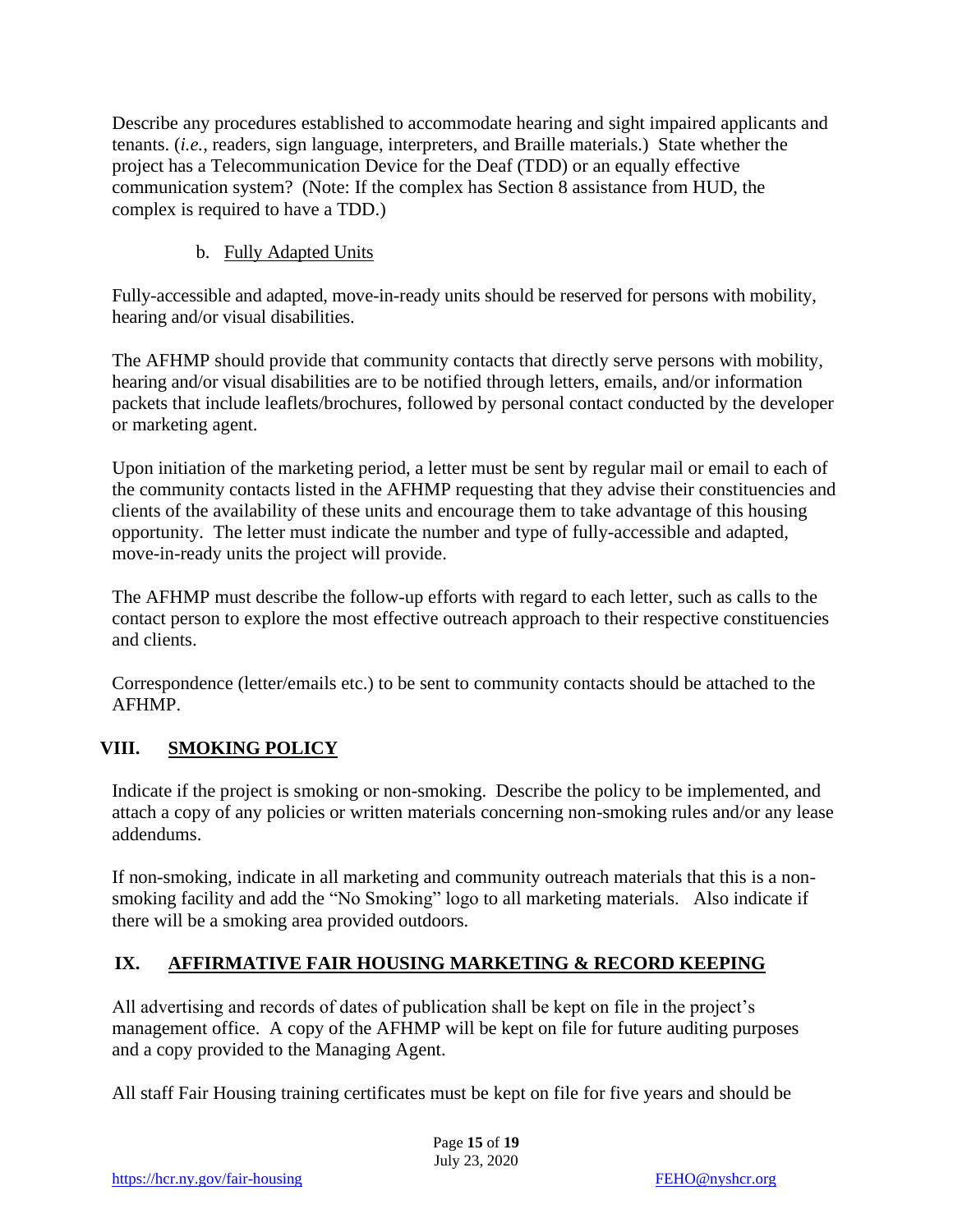attached to the AFHMP submitted to FEHO for approval.

Records of outreach to special interest groups, LLA media and community contacts, and agencies providing referrals shall be kept on file in the project s management office.

Records of complaints and resolutions by tenants and applicants alleging discrimination and/or improper conduct shall be retained for three years in the project's file.

All records of the Lottery Log, Applicant Wait List and Transfer Wait List (if applicable) shall be kept on file.

Voluntary data regarding race, ethnicity, disability, and family composition should be collected and kept in the project file.

During your compliance monitoring site visits conducted by AMU, AMU will be verifying that the housing provider can demonstrate compliance with these recordkeeping requirements.

#### **X. EVALUATION OF MARKETING ACTIVITIVES**

AFHMPs should be reviewed on an annual basis to determine if changes should be made. Furthermore, AFHMPs must be updated every five (5) years to fully capture demographic changes in the housing's primary market area.

Describe how the success of the affirmative fair housing marketing efforts will be evaluated. Include a discussion of corrective measures to be taken if LLA populations are poorly represented at the project.

#### **XI. FAIR HOUSING EXPERIENCE/TRAINING**

All management or sales staff must receive training on federal, New York State, and local fair housing laws. The Developer, Marketing Consultant, Property Manager and/or Marketing Agent will instruct their employees and agents (orally and in writing) concerning nondiscrimination in housing. These employees and agents will attend workshops on fair housing. Attach any evidence of trainings. (*i.e.*, certificates)

Identify any fair housing training conducted for, or attended by, the managing agent, owner or developer. Also identify training regarding project's tenant selection guidelines in accordance with the project's occupancy policies. If the staff has not been trained, indicate when and what future trainings are planned (including any Section 504/reasonable accommodation trainings). Training should include federal, New York State and local fair housing laws and regulations.

#### **XII. CONTINUED COMPLIANCE AND MODIFICATION OF THE AFHMP**

The AFHMP shall state that the Property Owner and its Agents are responsible for implementing the entirety of the AFHMP, as approved by the HCR. The AFHMP should also state that the Property Owner and its Agents further agree to comply with any changes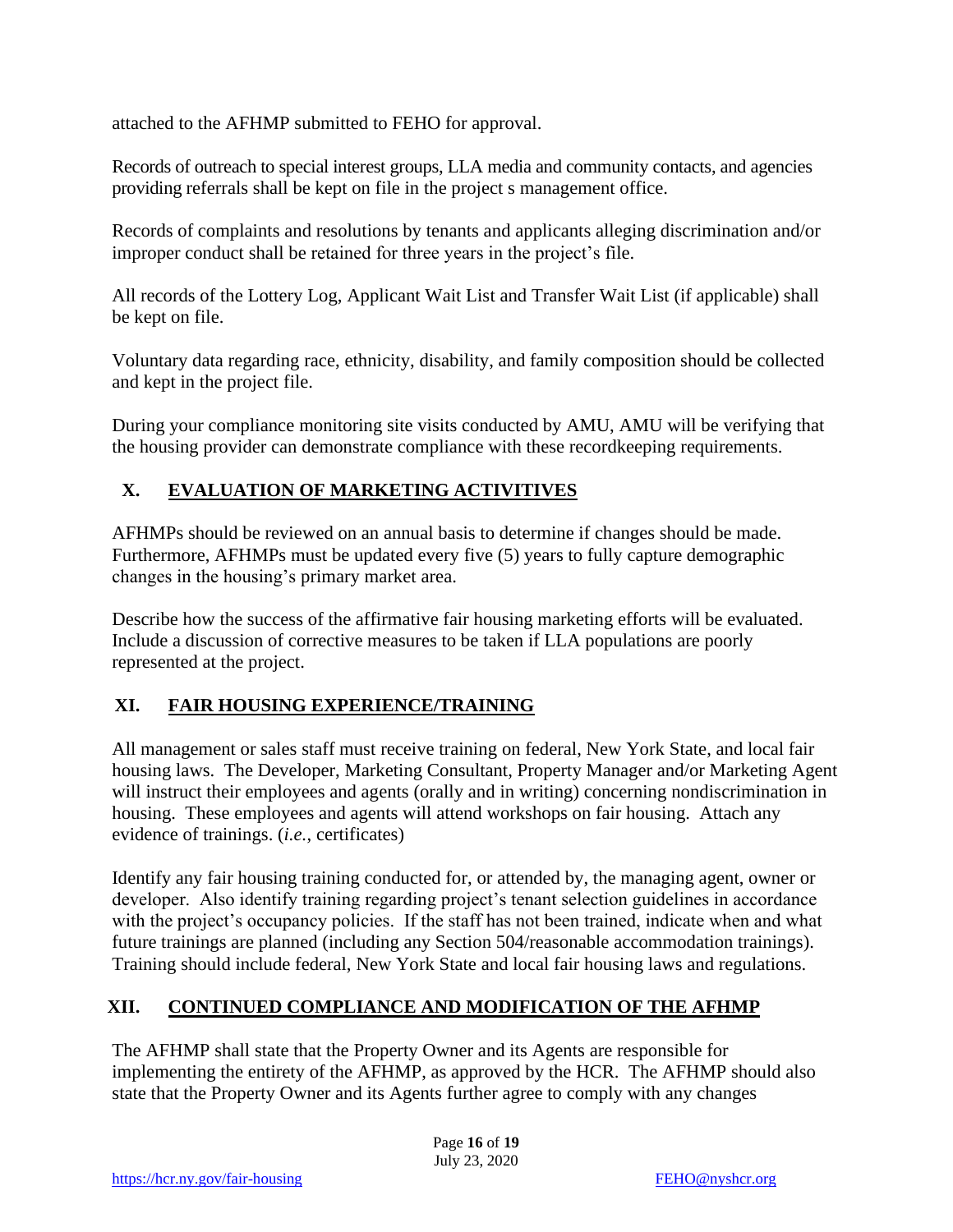required by HCR, as it may be amended from time to time to ensure continued compliance with federal and New York State requirements.

Any changes will require that the Property Owner or its Agents submit an amendment to the AFHMP to HCR for approval.

#### **XIII. ACKNOWLEDGEMENT AND CERTIFICATION**

The AFHMP must be signed by an authorized official of the Property Owner and, if a Marketing Agent or Property Management agency is to be involved, by these entities as well.

The signatories assume responsibility for the AFHMP's implementation and agree to make any changes which may be required to assure continued compliance with the affirmative fair housing marketing regulations, as well as all applicable federal, New York State, and local fair housing provisions. These obligations are to be incorporated into any future agreements related to the sale or transfer of the housing binding a new or subsequent owner.

#### **XIV. DISCLAIMER**

The obligation to ensure that the project's AFHMP complies with all applicable federal, New York State, and local fair housing laws and regulations lies with the Owner, Developer, and/or Managing Agent. HCR's approval of the project's AFHMP is not intended to establish or to serve as legal advice.

In consideration of HCR approving the project's AFHMP allowing the Owner, Developer, and/or Managing Agent to market the project, the Owner, Developer, and/or Managing Agent agree to hold HCR harmless from all liabilities, damages, costs or expenses (including but not limited to reasonable attorneys' fees and other litigation costs and expenses) incurred for any alleged violations of federal, New York State, and/or local fair housing laws and regulations which arise during or result from the implementation of the project's AFHMP, regardless of whether or not caused in whole or part by the negligence or other fault of HCR.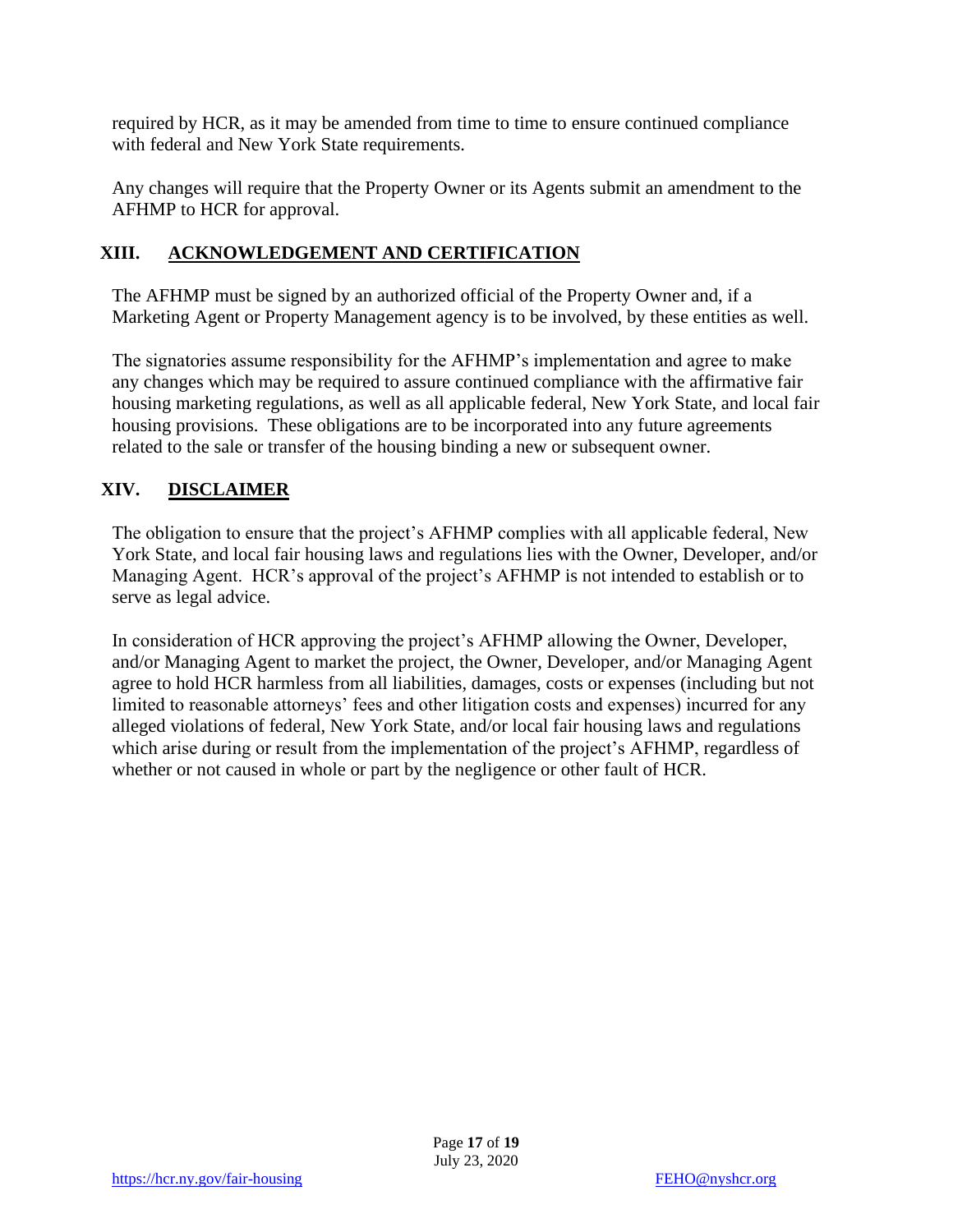#### **Model Letter Requesting Additional Information from Applicant with a Qualifying Justice Involvement**

Re: [Insert Project Name]

Dear [Resident Name]:

Thank you for your application for an apartment at [Insert Project Name]. As a result of a routine background check that is conducted on all applicants, we understand that you have a criminal conviction or pending arrest that involved physical danger or violence to persons or property or that adversely affected the health, safety and welfare of other people. In order to evaluate your eligibility for housing at [Insert Project Name], we require some additional information. More information on the relevant policy can be found here: https://hcr.ny.gov/marketing-plans-policies#credit-and-justice-involvement--assessmentpoliciesTHIS IS ONLY A REQUEST TO PROVIDE ADDITIONAL INFORMATION. THIS IS NOT A DENIAL OF YOUR APPLICATION.

Please provide the following information to us no later than 14 business days following the postmarked date of this notification. *None of this information is required.* They are examples of information you could provide in order to conduct an assessment of your eligibility*.*

- Evidence of participation in alcohol or drug treatment, if applicable.
- Evidence of participation in any other kind of rehabilitative program.
- Evidence of employment following conviction or release from incarceration, or, if no employment, evidence of productive use of time (e.g., community engagement or volunteer work).
- Evidence of history of good tenancy.
- Letters of recommendation from members of the community (indicating relation of the writer to the applicant).
- Any other evidence of rehabilitation that may be relevant.

The information may be sent to us in hard copy at [Insert Street Address] or via email at [Insert Email Address].

Sincerely,